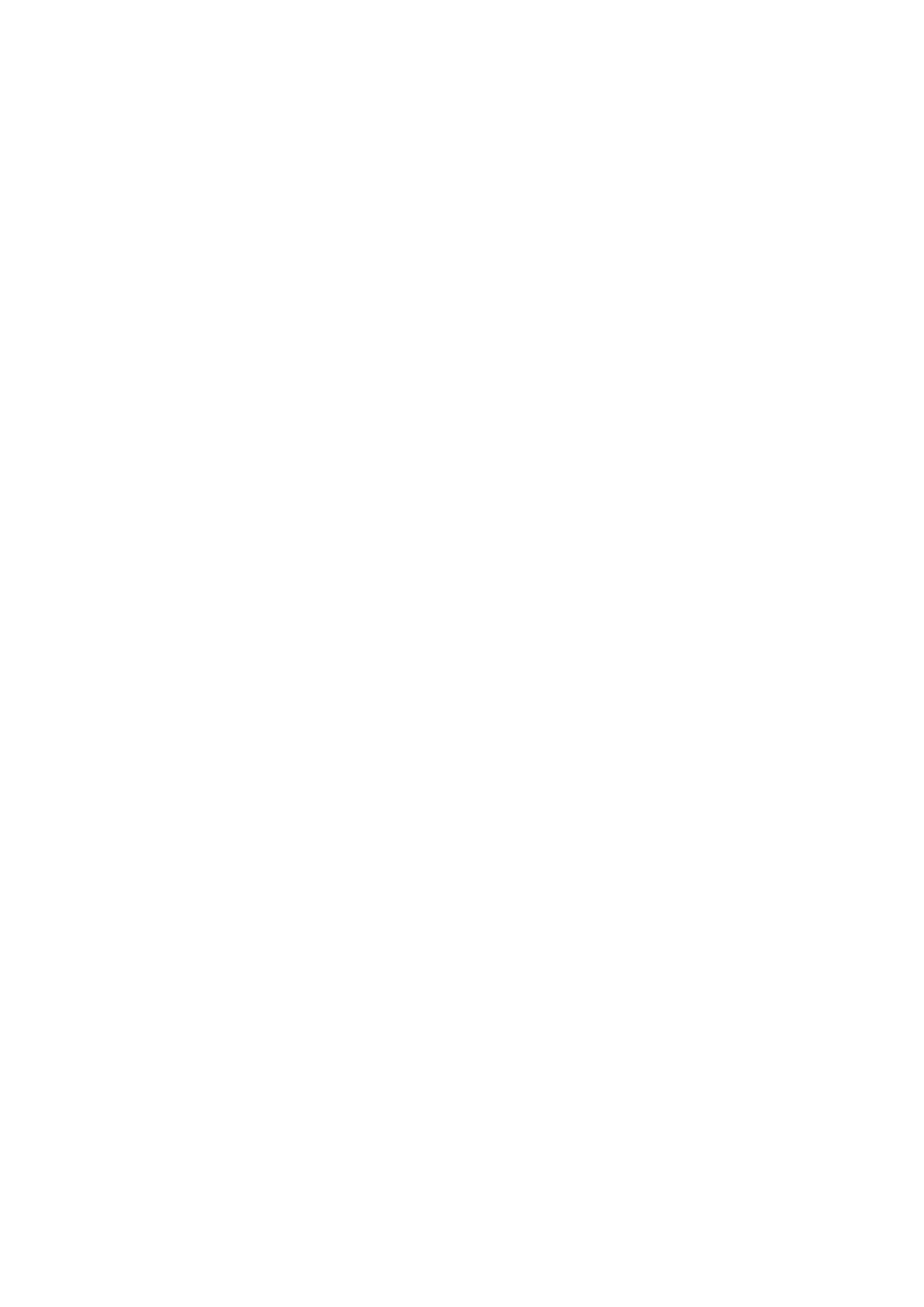

<span id="page-2-0"></span>

#### **8 April 2022**

#### REQUEST FOR WITHDRAWL AND CORRECTION

| To:       | Auckland Council                                                             |
|-----------|------------------------------------------------------------------------------|
| From:     | Golf New Zealand                                                             |
| Subject : | Draft Auckland Golf Investment Plan – Request for withdrawal and correction. |

This request is submitted by Golf New Zealand and fully endorsed by Auckland Golf and North Golf.

Golf New Zealand is fully supportive of Auckland Council having an investment plan for golf. The sport of golf is growing, and as the city grows, Auckland will need more golf facilities to serve future demand.

Golf has a significant and positive impact on Auckland. This impact is realised through social, environmental, economic and community outcomes for the city and its people. We consider Auckland Council a critical partner and we want to work hand in hand to shape the future of Golf in Auckland.

As the leadership body for the sport, Golf New Zealand is concerned about the recently released Draft Auckland Golf Investment Plan (Plan). There are several factual errors and misleading generalisations made in the Plan which we believe justify a withdrawal and redraft of the Plan. It is of great concern that this document has been released to the public. Public submissions will be based on incorrect, inaccurate, and misleading information. We believe this will render any submissions made invalid. There is an imbalance in the messaging and a bias against golf that may have detrimental consequences not only for golf, but for the people of Auckland.

Our vision is to be an integral part of Auckland's future, enriching Auckland through golf. This report does not provide a fair representation of the true value of golf or golf facilities to Auckland. It relies on information that is nearly a decade old in some cases and does not truly reflect a post covid world and the arowth of golf over many years.

In addition, project timelines and consultation periods presented both publicly, and directly to stakeholders are misleading. The Plan states that during the formation of this Plan, stakeholders including specifically 'New Zealand Golf' (now Golf New Zealand, name changed in 2019) were 'checked in' with. This is misleading; Golf New Zealand was consulted years ago and were not aware of this Plan. We, as well as Auckland and North Golf, were given advanced notice only two days before the plan went public which was insufficient time to respond. We do not consider this consultation, nor does it constitute due and proper process. This disappointment in the lack of consultation is reinforced by the fact the document has numerous inaccuracies, errors, generalisations and is based on out of date and redundant information.

We wish to reiterate that we welcome an investment plan for Golf in Auckland and are open and ready to engage, consult, advocate and support Auckland Council's work to enrich more lives in Auckland through Golf however, we want to start from a foundation that is accurate and true so that together, we can get valid and meaningful feedback from the public and relevant stakeholders.

Golf New Zealand 120 Abbotts way  $+644853230$ Remuera, Auckland 1050 hello@golfnz.org. www.golf.co.nz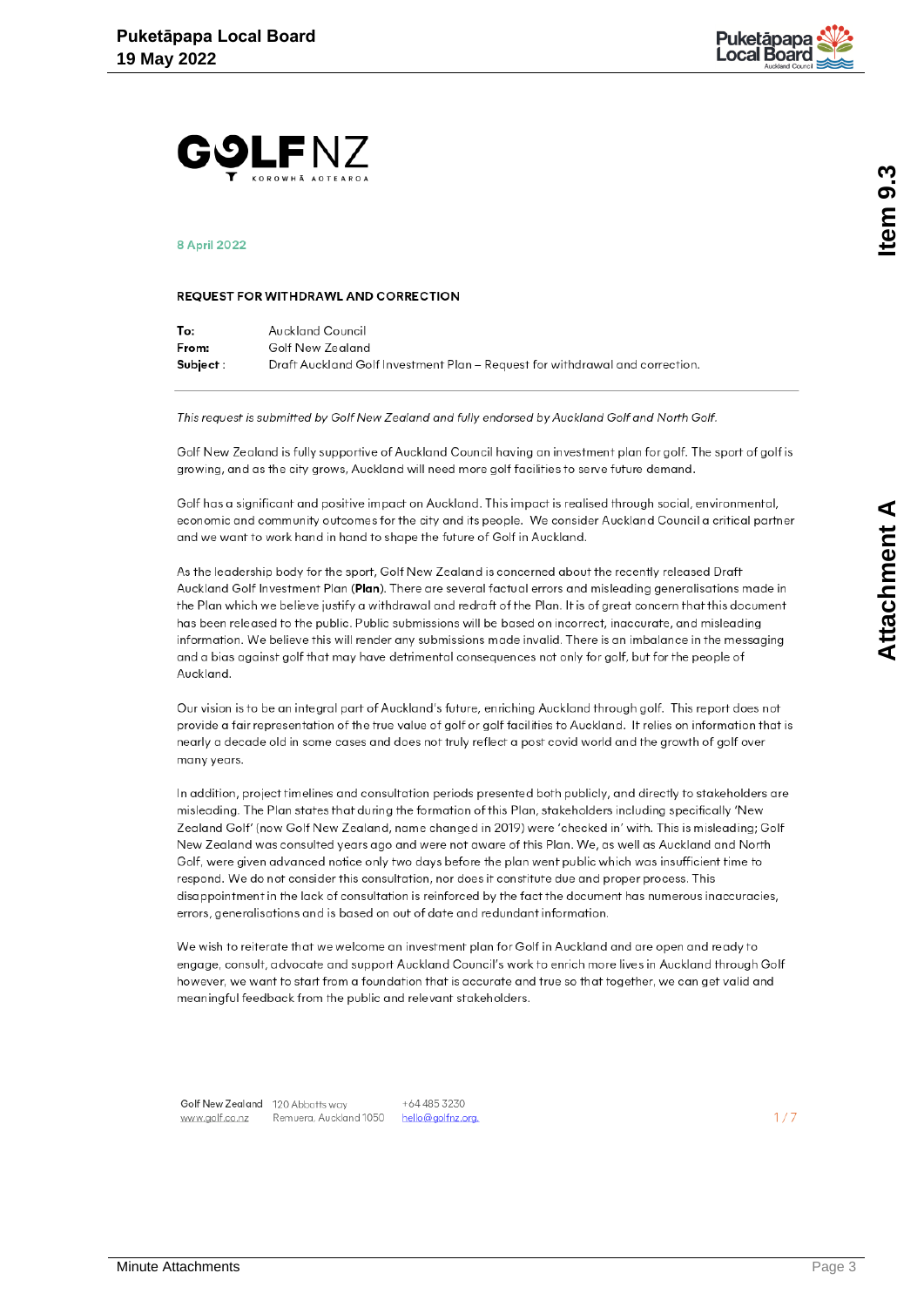

#### Golf is a growing sport and is contributing towards the vision of Auckland being the world's most active city.

The Plan is silent on this fact and infers the opposite. Participation in golf has significantly increased each year, for several years. It is fundamentally incorrect to say that experienced golfers are declining in number, that there are few places for people to get started in golf and that golf courses are only open to members or people paying green fees. We present the following facts and research to provide evidence on our position.

- Golf is the largest club-based sport in the country with an estimated 500,000 participants.
- Since 2013, golf club membership within Auckland has grown 29% to 31,739. For context, golf's adult club membership is larger than rugby, netball and football's adult membership combined. Participation and membership trends prove significant growth in Auckland and New Zealand highlighted in the tables below. For instance, the number of rounds played has increased 11% since 2017, while the number of club members has grown 31%. This growth has occurred despite restrictions of COVID-19 lockdowns and international visitors.

| Golf Rounds Played |           |           |           |           |                     |  |  |
|--------------------|-----------|-----------|-----------|-----------|---------------------|--|--|
|                    | 2017      | 2018      | 2019      | 2020      | 2021                |  |  |
| Auckland           | 927,276   | 927,712   | 1,021,605 | 1,023,107 | 1,026,843<br>$+11%$ |  |  |
| New<br>Zealand     | 3,678,718 | 3,686,275 | 3,907,495 | 3,907,243 | 4,315,855<br>$+17%$ |  |  |

| Golf Membership |         |         |         |         |         |                   |  |  |
|-----------------|---------|---------|---------|---------|---------|-------------------|--|--|
|                 | 2017    | 2018    | 2019    | 2020    | 2021    | 2022              |  |  |
| Auckland        | 24,321  | 23,271  | 23,369  | 28,514  | 30,795  | 31,765<br>$+31%$  |  |  |
| New<br>Zealand  | 104,251 | 103,443 | 105,976 | 115,835 | 126,608 | 128,980<br>$+24%$ |  |  |

- Over 1,100,000 competitive rounds of golf are now played in Auckland annually which do not include a large number of events, charity days, corporate days, recreational play or practice rounds.
- Each round of golf is approximately 4 hours of active recreation per person playing. Accounting for competitive rounds alone as per the point above, golf currently contributes over 4,400,000 hours of active recreation. If golf courses were repurposed to other forms of recreation, there is risk that this would result in an overall decrease in active recreation. Golf courses are utilised 7 days a week during all daylight hours compared to other green space such as football fields which are predominantly used after hours or at weekends.

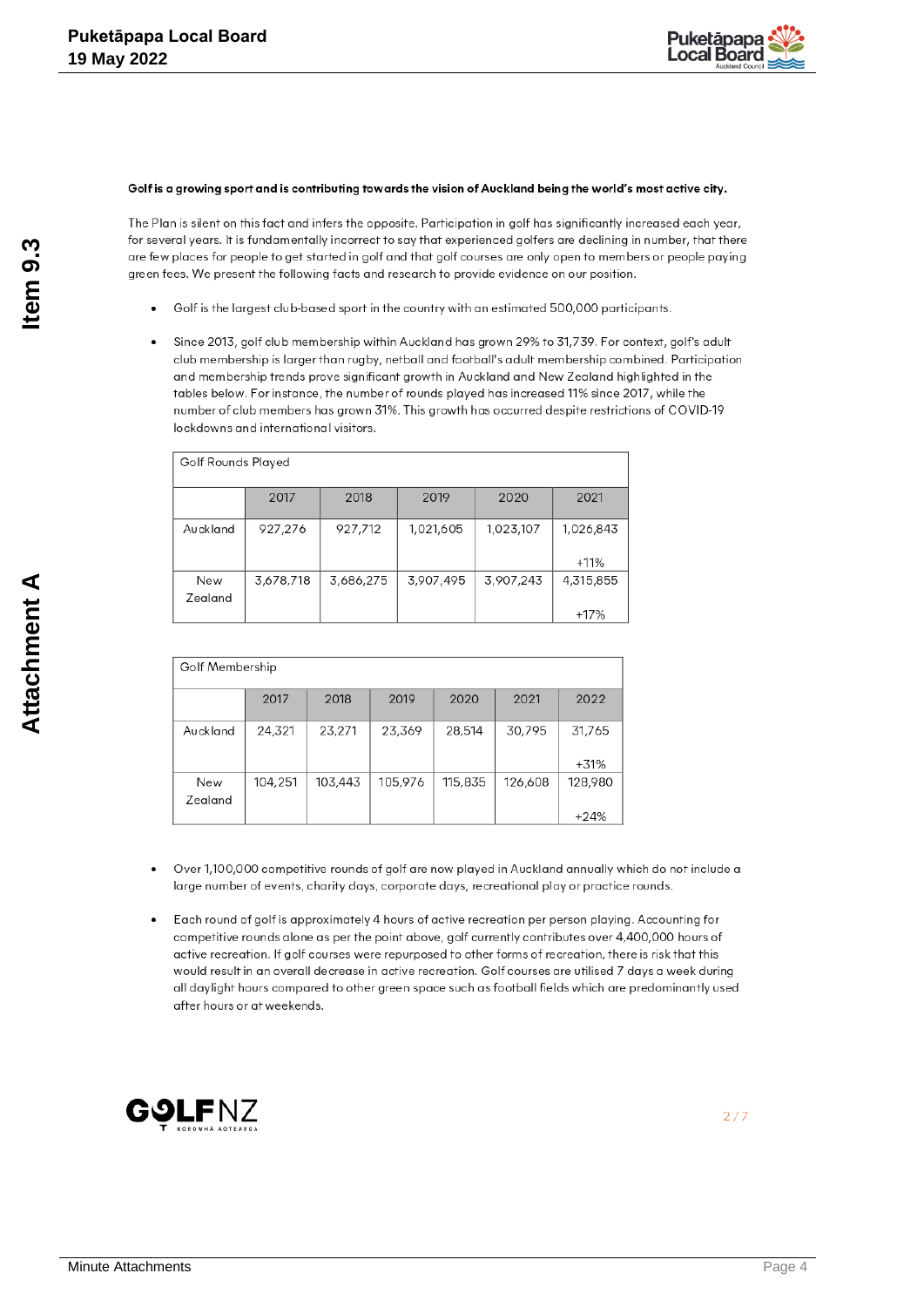

- Based on population growth projections, we can expect an increase in golfers across Auckland over the next 20 years. Accordingly, there is a risk that the number of golf clubs that currently operate across Auckland will not be able to keep up with demand and more golf facilities are needed.
- Since 2018, a new strategy to grow children and young people's participation has led to a 71% increase in U/19 club membership and 99,133 rounds played in the past 12 months.
- Golf New Zealand started to register casual golfers/non-club members in 2014 and this has grown per annum significantly with 48,805 Aucklanders formally registering with Golf New Zealand as casual golfers.
- The existing network of private and public golf facilities provide a wide variety of pricing for membership and green fees which makes golf accessible to a diverse range of participants in age, ethnicity, gender, ability, and income levels.

There is an unreasonable assumption that existing 18-hole courses are not able or are not currently catering to the needs of a diverse range of participants. Club management and facility operators recognise the importance of being customer-focused and currently deliver a wide-range of experiences for all skill levels including beginners, children, youth, women, families, and disabled peoples. It is the inclusive nature of golf where players of all ages and skill levels can choose the course length, layout and format that suits their preferences while playing together.

Auckland Council's report states that there are few places for people to get started in golf. To add further context to this statement, the growth trajectory of golf participation can be associated with the interest in the sport, demand, and supply of existing quality opportunities at golf clubs and facilities in Auckland to help people learn, start, and play through coaching, events, 6-hole, 9-hole recreational play which have all grown in line with 18-hole rounds played. Introductory facilities and experiences do not have to be mutually exclusive and there are many examples on Council owned land or managed facilities that cater for broad range of beginners, casual golfers, pay-for-play experiences.

Golf New Zealand's advocacy position is for Auckland Council to recognise any loss of golf's existing footprint would not only be detrimental to the supply network of golf facilities but also to the experience and equitable access to existing and future golfers. Further, increased investment to enhance and add new introductory facilities is required to meet the demand of golf in the future.

#### Golf is one of the most popular sport and recreation activities with a diverse participant base.

In the Plan, Auckland Council make several inaccurate and misleading statements that do not recognise the diverse participant groups that engage in golf as participants or user groups who value the golf club and facility as their source of belonging and community.

The Plan states that 'Auckland Golf courses meet the needs of a relatively narrow segment of the population'. Decisions that have such a significant impact for the future of golf must be informed by credible sources of data and information. Such data is provided below to demonstrate the concern around providing no context to such statements in the Plan.

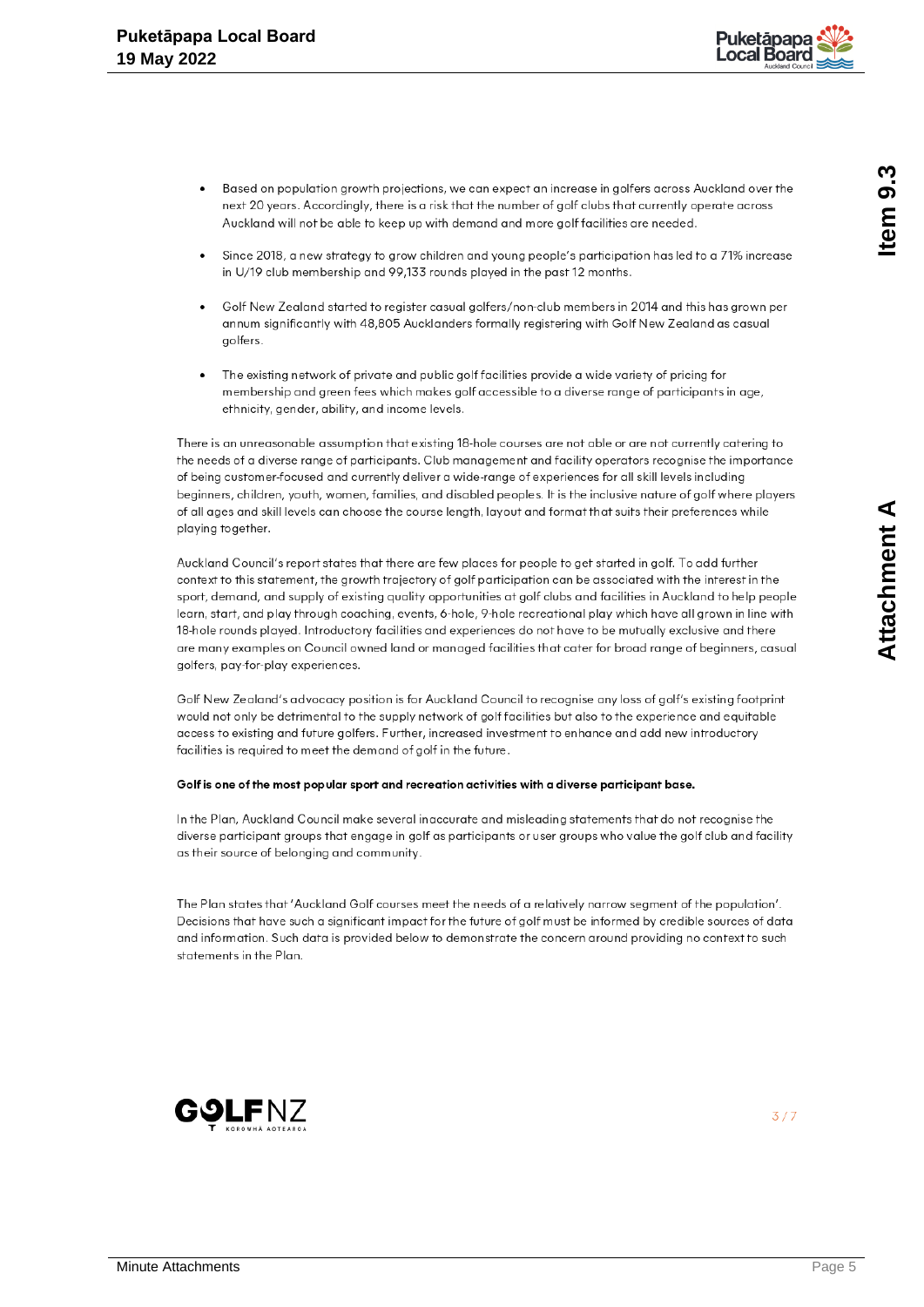

- Active New Zealand Survey (2019) undertaken by Sport New Zealand highlights golf as one of the most popular sport and recreation activities for adults with 10% of Aucklanders participating in the last 12 months. For context, participation football (7%), netball (5%), cricket (4%) hockey (2%) and rugby (2%).
- The research also highlights that Golf is one of the most popular sport and recreation activities for males and females. For context:
	- o 17% of males have played golf in the last 12 months
	- o Male participation across other sports, football (10%), tennis (9%), cricket (7%) and rugby (4%)
	- o 5% of females have played golf in the last 12 months
	- Female participation across other sports, netball (8%), tennis (7%), football (4%), cricket (2%)  $\sim$ and rugby (1%).
- Golf connects participants from many different cultural and ethnic backgrounds to be active. For context, this table highlights sport participation in the last 12 months by ethnicity.

|          | NZ European | Māori | Pacific | Asian |
|----------|-------------|-------|---------|-------|
|          |             |       | Peoples |       |
| Golf     | 11%         | 10%   | 8%      | 7%    |
| Tennis   | 9%          | 6%    | 6%      | 7%    |
| Football | 7%          | 6%    | 7%      | 9%    |
| Rugby    | 2%          | 4%    | 8%      | 1%    |

Golf is the source of inspiration for many age groups to be physically active for the enjoyment, social connection, and well-being benefits with minimal drop off in participation across the lifespan. particularly important as inactivity tends to increase with age.

|          | 18-24 | 25-34 | 35-49 | 50-64 | 65-75 | 75+ |
|----------|-------|-------|-------|-------|-------|-----|
| Golf     | 12%   | 12%   | 10%   | 10%   | 11%   | 7%  |
| Football | 19%   | 10%   | 8%    | 3%    | 1%    | 0%  |
| Cricket  | 9%    | 6%    | 6%    | 2%    | 0%    | 0%  |
| Rugby    | 7%    | 4%    | 2%    | 1%    | 0%    | 0%  |

Golf contributes to an active, healthy lifestyle. It is social, bringing friends and families together from all walks of life. This table reflects sport participation by Socioeconomic Deprivation Index.

|          | Deprivation | Deprivation                    | Deprivation |
|----------|-------------|--------------------------------|-------------|
|          | Low 1-3     | <b>High 8-10</b><br>Medium 4-7 |             |
| Golf     | 13%         | 10%                            | 7%          |
| Football | 8%          | 8%                             | 6%          |
| Tennis   | 11%         | 8%                             | 4%          |
| Rugby    | 2%          | 2%                             | 3%          |
| Netball  | 5%          | 5%                             | 5%          |

The unique value that makes golf an inclusive sport is that it can be played as an individual, in pairs or teams. It's adaptable for a range of disabilities or impairments, e.g. blind, deaf, intellectual, physical, or sensory. The handicap system makes it equitable for varying ages, skill levels, or disability to play and compete with ablebodied participants or within their classification. This table reflects sport and recreation participation in the last 7 days by disabled peoples.

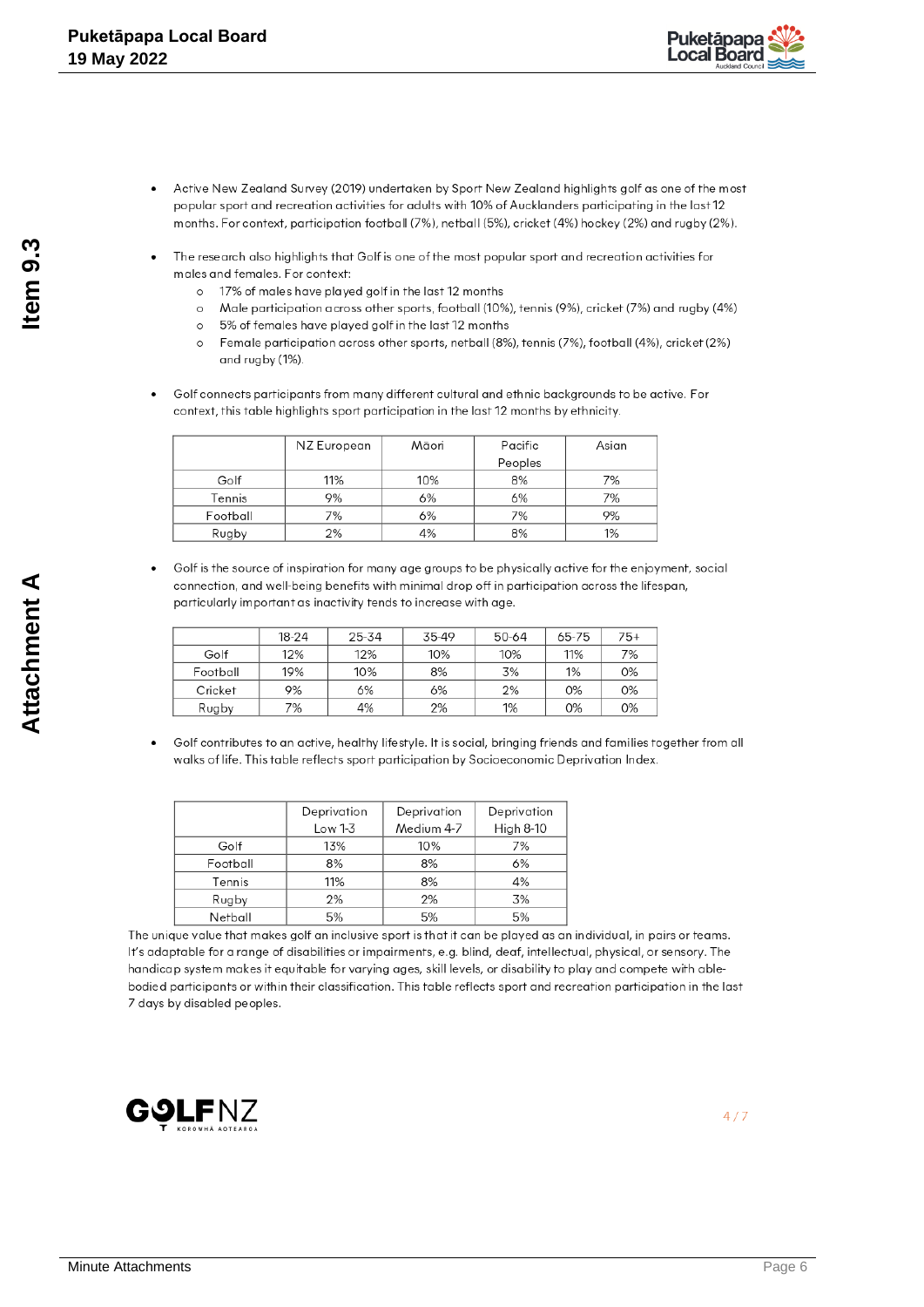|          | Disabled     | Disabled | Disabled | Disabled | Disabled | Disabled | Disabled |
|----------|--------------|----------|----------|----------|----------|----------|----------|
|          | participants | people   | people   | people   | people   | people   | people   |
|          | (total)      | aged 18- | aged 25- | aged 35- | aged 50- | aged 65- | aged     |
|          |              | 24 years | 34 years | 49 years | 64 years | 74 years | $75+$    |
|          |              |          |          |          |          |          | years    |
| Golf     | 5%           | 1%       | 3%       | 2%       | 3%       | 4%       | 4%       |
| Football | 2%           | 2%       | 3%       | 0%       | 0%       | 0%       | 0%       |
| Tennis   | 1%           | 1%       | 1%       | 1%       | 1%       | 0%       | 1%       |
| Rugby    | 1%           | 1%       | 1%       | 0%       | 0%       | 0%       | 0%       |
| Netball  | 1%           | 2%       | 3%       | 1%       | 0%       | 0%       | 0%       |
| Pilates  | 4%           | 2%       | 2%       | 3%       | 3%       | 2%       | 1%       |
| Yoga     | 7%           | 6%       | 6%       | 7%       | 5%       | 2%       | 1%       |

Regarding the Auckland Council comment that the courses are 'public land used exclusively by a small number of regular golfers', it is not clear how Auckland Council have come to this conclusion, the emergence, timeline of this research or whether there was any undertaken at all, that could lead to Auckland Council to present this statement to the public as a fact.

Our points and data above pertaining to participants rebuts the reference to a small number of regular golfers. In regard to the exclusive reference, Golf clubs connect Aucklanders from all walks of life together enhancing social capital and community resilience. For instance:

- $\bullet$ For over 100,000 golfers in Auckland, there is lifelong contribution to the prevention of disease which reduces the healthcare burden on society and the regular and enduring social interaction is an opportunity to expand social networks and spend quality time with friends and family.
- Women's membership has grown 18% over the previous 5 years.
- Young people's U/19 membership has grown 47% over the previous 5 years.
- Golf provides opportunities for thousands of Aucklanders to make a difference in their community through volunteering.
- Being more than a sport as golf clubs can be significant local businesses, strengthening the surrounding economy and act as the social hub of the community for many diverse groups.
- Golf is a significant contributor to philanthropy and host of charitable events for many causes that are mostly unrelated to golf to benefit local community groups and social enterprises.
- Golf clubs provide affordable spaces for local businesses, community groups, and families to host their functions and events.
- Disability sport and recreation organisations such Halberg Disability Sport Foundation, Blind Sport and Special Olympics work in partnership with golf facilities in Auckland to run All Abilities programmes providing accessible experiences for disabled peoples to learn and play golf.
- Futures Auckland, a collaborative project between golf clubs across the Auckland Region provides access a variety of golf courses and experiences for children and young people of all ages and skill levels with coaching, events, playing opportunities. In 2021, over 25,600 rounds were played and junior membership has continued to grow 10% per annum for membership for U/19 years old over the previous five years.

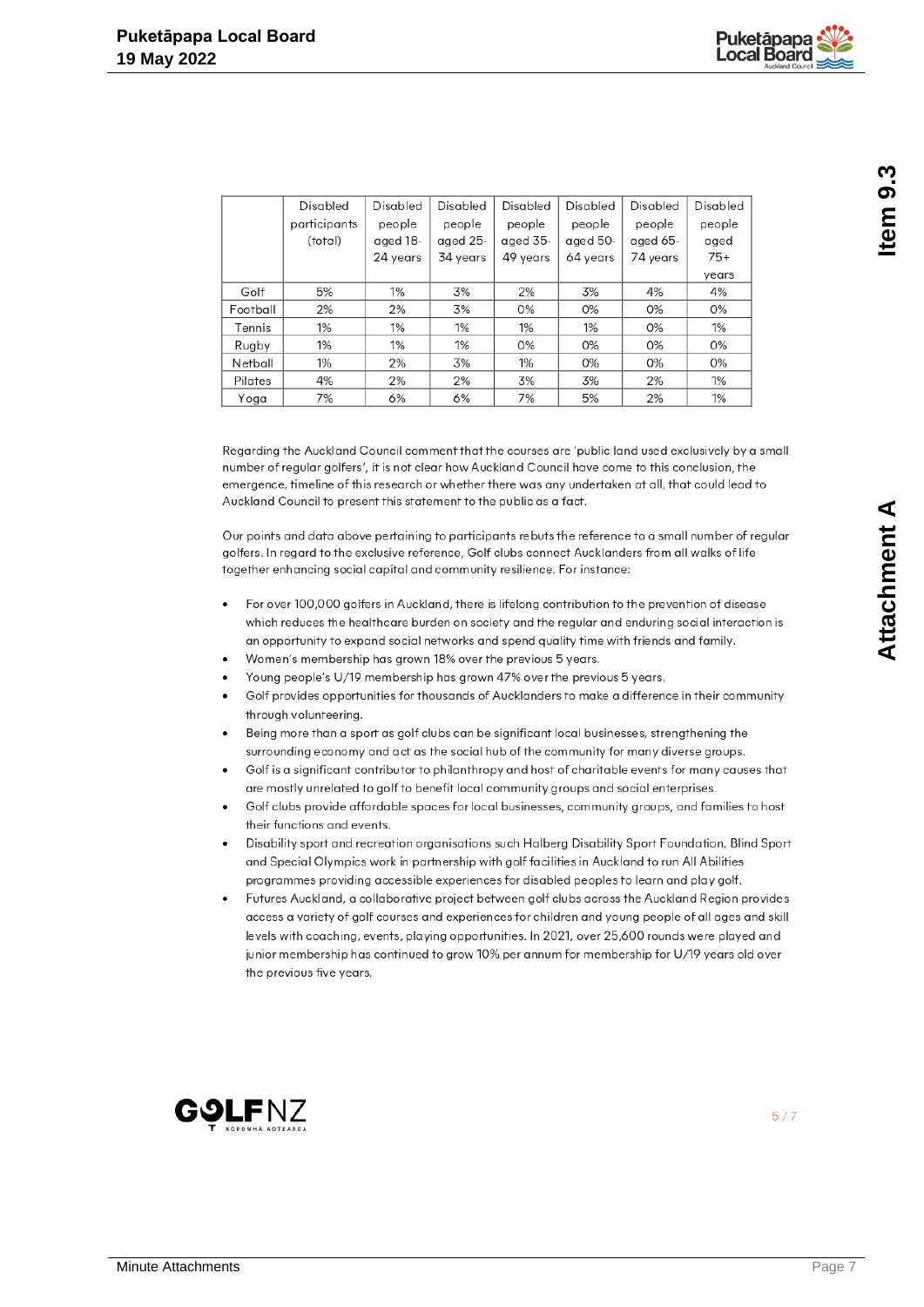

She Loves Golf is about creating fun and social experiences to inspire women to start, learn and play golf. Over 2.500 women get started through an experience led by golf clubs and facilities. As mentioned, women's membership has grown 18% over the previous 5 years.

#### **Environmental Concerns**

Aside from the reference to Remuera Golf Club's GEO certification, the Plan is negative and bias stating that some golf courses are high users of water, fertilisers, pesticides, and energy. The Plan has no balanced data or evidence. Further, stating that 'many other golf clubs struggle' is misleading.

Golf courses in Auckland are a part of our cultural heritage, set within natural landscapes, and sanctuaries for plants and wildlife. There is a growing awareness within our communities for the need to preserve our green space while simultaneously protecting sensitive habitats and species. Golf courses act as important tools for environmental conservation, enhancement and provide an escape to nature as urbanisation and intensification increases

Golf New Zealand recognises the effects of climate change, global warming and supports golf clubs adopt practices to:

- conserve natural resources and water usage
- lower energy and fossil fuel use, moving towards green and renewable energy sources
- build resilience to cope with unpredictable weather patterns and related damages.

Golf is already making a positive difference and contributing to being part of the solution by reducing our carbon emissions, adopting new technology and practical solutions to promote and support sustainability in and through golf. For example:

- More than half of Auckland Council owned or managed golf courses back on to green space and act as green buffers to reserves and areas of native bush protecting them from soil erosion, extreme temperature fluctuations, dust and noise pollution and ground water contamination.
- Golf courses provide a valuable storm water function. For example, Takapuna Golf Course collects surface water and run-off from neighbouring streets and properties. Damage to neighbouring and business properties is effectively mitigated in the event of a major weather occurrence such as a 10-year  $f$ lood
- Remuera Golf Club's habitat restoration project involved converting 60,000m2 to no mow zones, introducing more than 700 native plants and trees planted by volunteers and a predator control programme targeting mice, rats and possums to create a safe habitat for native birds including kereru and kaka.

Further, Auckland Golf and North Golf and the 37 golf clubs have adopted an environmental policy that focuses on:

- Reducing emissions and managing golf clubs carbon footprint
- Restoring the natural environment of the golf course and surrounding community
- Creating a predator-free golf course and community.